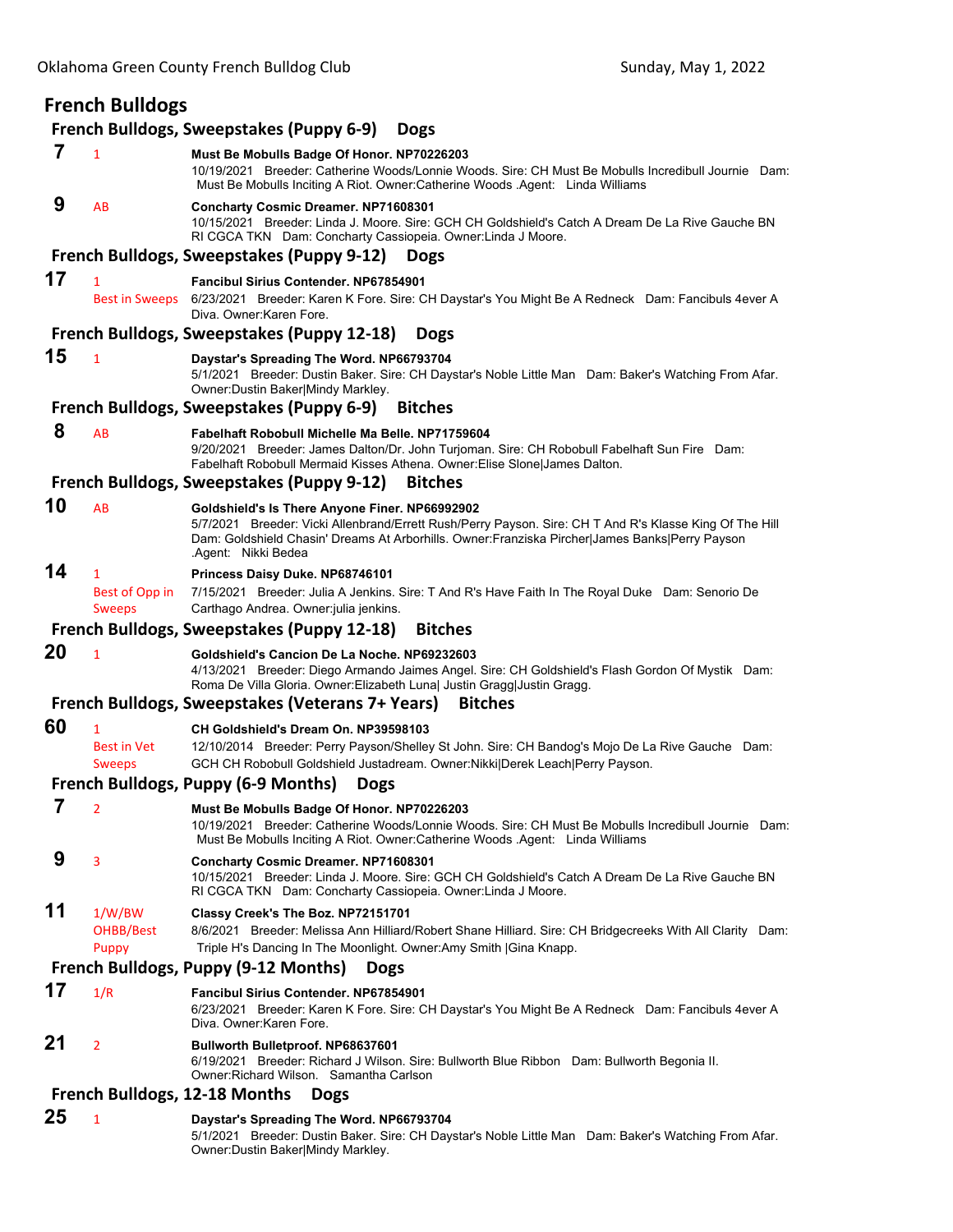|                                                |                | <b>French Bulldogs, Bred-By-Exhibitor</b><br><b>Dogs</b>                                                                                                                                                                                                                                                      |  |  |  |  |
|------------------------------------------------|----------------|---------------------------------------------------------------------------------------------------------------------------------------------------------------------------------------------------------------------------------------------------------------------------------------------------------------|--|--|--|--|
| 27                                             | $\mathbf{1}$   | Divine Rich's I Don't Fear Nobody. NP63581908<br>10/30/2020 Breeder: Cassandra Rich/Heather Halperin. Sire: La Pulla Zidane (Zizu) Dam: Rich's Divine<br>Ilegacy. Owner:Cassandra Rich.                                                                                                                       |  |  |  |  |
| <b>French Bulldogs, Open</b><br><b>Dogs</b>    |                |                                                                                                                                                                                                                                                                                                               |  |  |  |  |
| 33                                             | $\mathbf{1}$   | Daystar's Flynn Ryder. NP59010001<br>2/22/2020 Breeder: Mindy Markley. Sire: CH Daystar's Noble Little Man Dam: Daystar's Wall Flower.<br>Owner: Dustin Baker Mindy Markley.                                                                                                                                  |  |  |  |  |
|                                                |                | French Bulldogs, Puppy (6-9 Months)<br><b>Bitches</b>                                                                                                                                                                                                                                                         |  |  |  |  |
| 8                                              | AB             | Fabelhaft Robobull Michelle Ma Belle, NP71759604<br>9/20/2021 Breeder: James Dalton/Dr. John Turjoman. Sire: CH Robobull Fabelhaft Sun Fire Dam:<br>Fabelhaft Robobull Mermaid Kisses Athena. Owner: Elise Slone James Dalton.                                                                                |  |  |  |  |
|                                                |                | French Bulldogs, Puppy (9-12 Months)<br><b>Bitches</b>                                                                                                                                                                                                                                                        |  |  |  |  |
| 10                                             | 3              | Goldshield's Is There Anyone Finer. NP66992902<br>5/7/2021 Breeder: Vicki Allenbrand/Errett Rush/Perry Payson. Sire: CH T And R's Klasse King Of The Hill<br>Dam: Goldshield Chasin' Dreams At Arborhills. Owner:Franziska Pircher James Banks Perry Payson<br>.Agent: Nikki Bedea                            |  |  |  |  |
| 12                                             | 1/R            | Goldshields Butter Battle Of Mystik. NP67365202<br>5/3/2021 Breeder: Mike & Gina Moore/Perry Payson/Hilary Branscum. Sire: GCHB CH Crajo's Poster Boy<br>At Spicewood Dam: Goldshield's Running Down A Dream Of Mystik. Owner: Eric Emswiler Perry<br>Payson Hilary Branscum.Agent: Michael Shepherd          |  |  |  |  |
| 14                                             | $\overline{2}$ | Princess Daisy Duke. NP68746101<br>7/15/2021 Breeder: Julia A Jenkins. Sire: T And R's Have Faith In The Royal Duke Dam: Senorio De<br>Carthago Andrea. Owner: julia jenkins.                                                                                                                                 |  |  |  |  |
|                                                |                | French Bulldogs, 12-18 Months<br><b>Bitches</b>                                                                                                                                                                                                                                                               |  |  |  |  |
| 16                                             | 1/W            | Arborhills History In The Baking V Highwood CGC TKN. NP67832801<br>1/16/2021 Breeder: Carol Johnson/Nikki Leach/Perry Payson/Alexandra Vorbeck. Sire: CH Goldshield's<br>Flash Gordon Of Mystik Dam: CH Arborhills Shake Your Moneymaker. Owner:Megan Patterson Nikki<br>Leach Blair Smith Alexandra Vorbeck. |  |  |  |  |
| 18                                             | 3              | Bluemount Green Shoots Of Spring. NP68841701<br>1/13/2021 Breeder: Jay Shein/Weiwei Shen. Sire: Duan Tao Mr Alan Dam: Duan Tao Blueberry Of<br>Bluemount. Owner: Jay Shen Weiwei Shen. Agent: Michael Shepherd                                                                                                |  |  |  |  |
| 20                                             | $\overline{2}$ | Goldshield's Cancion De La Noche. NP69232603<br>4/13/2021 Breeder: Diego Armando Jaimes Angel. Sire: CH Goldshield's Flash Gordon Of Mystik Dam:<br>Roma De Villa Gloria. Owner: Elizabeth Luna  Justin Gragg Justin Gragg.                                                                                   |  |  |  |  |
|                                                |                | <b>French Bulldogs, Bred-By-Exhibitor</b><br><b>Bitches</b>                                                                                                                                                                                                                                                   |  |  |  |  |
| 26                                             | AB             | Phantasticus Beetlejuice BCAT TKI. NP61560101<br>8/13/2020 Breeder: Kimberley Matzen-Kutilek. Sire: Daystar's Bentley Bandit Dam: European Star Boxbull<br>Bohemia BCAT TKN. Owner: Kimberley MatzenKutilek.                                                                                                  |  |  |  |  |
| 28                                             | AB             | Chitawee's Potato Dumpling. NP70140101<br>9/16/2021 Breeder: Kathy Clayton. Sire: GCH CH Chitawee's Pre-Ordained At Premeir Dam: GCH CH<br>Chitawee's Amen Pass The Potatoes. Owner: Kathy Clayton.                                                                                                           |  |  |  |  |
| <b>French Bulldogs, Open</b><br><b>Bitches</b> |                |                                                                                                                                                                                                                                                                                                               |  |  |  |  |
| 48                                             | $\overline{2}$ | Hillbuckle's Vanilla Bean Du Chopin. NP45437204<br>1/6/2017 Breeder: Mrs. Joan Mary Gfeller. Sire: Hillbuckle's Butter Bean Du Chopin Dam: Lionheart's<br>Crystal Dream Believer. Owner: Ronald P McNary Mr. Christopher Hill.                                                                                |  |  |  |  |
| 50                                             | 3              | Hi-Stand's I Can't Help My Selfie. NP58706701<br>-12/29/2019   Breeder: Charlie T Hays. Sire: CH Hillbuckle's The Deal Is All About Me Mr. Becker   Dam: Hi<br>Stand's Mara Luna Eclipse. Owner:Susan Smith.                                                                                                  |  |  |  |  |
| 52                                             | 1              | Goldshield's Ooey Gooey Butter Cake Of Windfall. NP60310805<br>6/18/2020 Breeder: Jeff Pyle/Michael Little/Perry Payson. Sire: CH Windfall's Le Seul Brutus Of Flatroad<br>Dam: CH Goldshield's Hail Mary For Highwood. Owner:Renee Doyle Steven Doyle Perry Payson.Agent:<br>Michael Shepherd                |  |  |  |  |
| 56                                             | 4              | Renaissance La Vie Boheme. NP69807801<br>11/9/2020 Breeder: Agnieszka Baginska. Sire: Qchendro De La Parure Dam: Drama Queen La Vie<br>Boheme. Owner:Lisa Keye.                                                                                                                                               |  |  |  |  |
| 58                                             | AB             | Caprice D'Or Kim. NP70785901<br>11/19/2020 Breeder: Andrija Delibasic. Sire: A'Vigdors Platone Dam: Caprice D'Or Chayenne.<br>Owner:Cassandra Rich.                                                                                                                                                           |  |  |  |  |